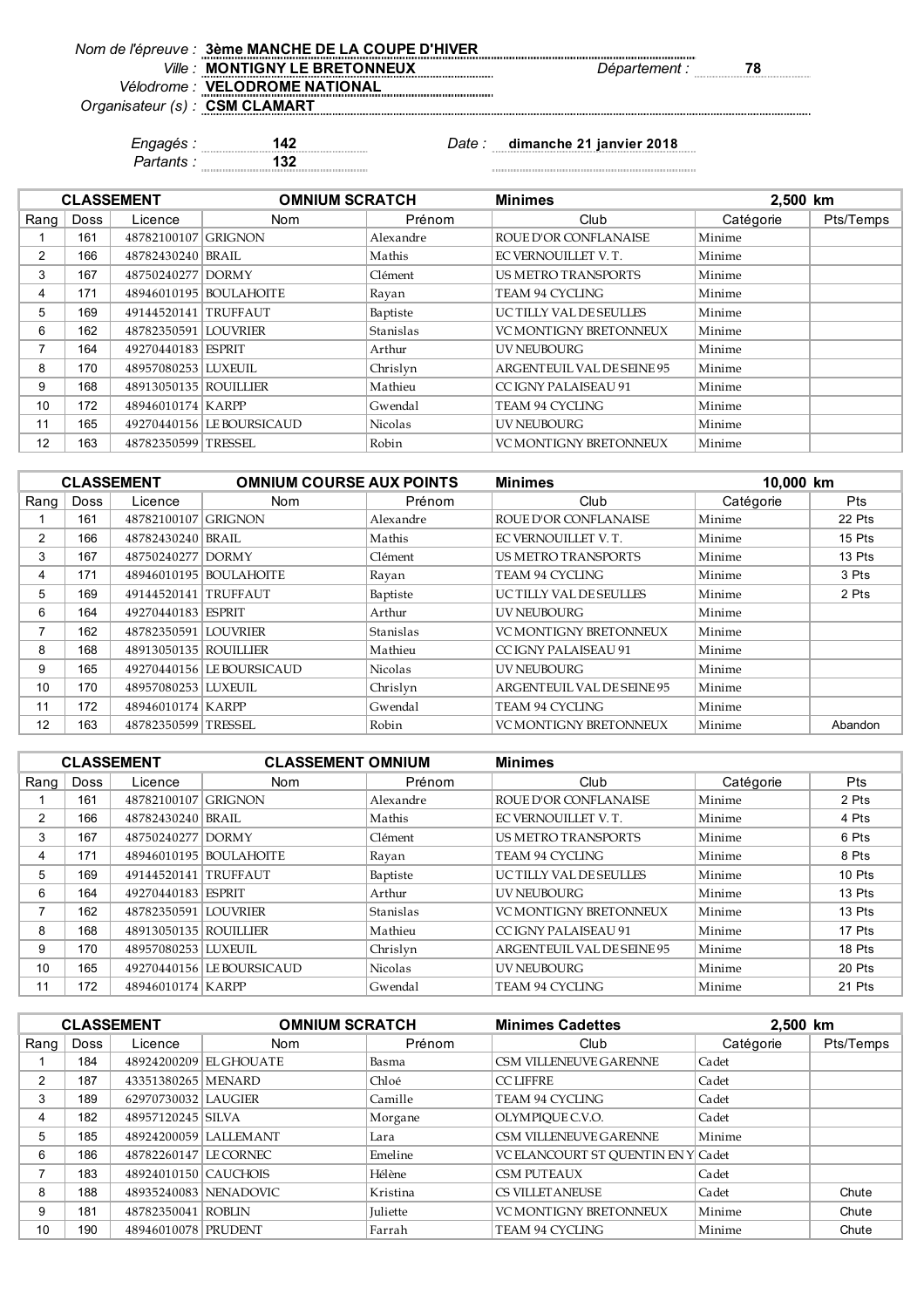| <b>CLASSEMENT</b> |      |                       | <b>OMNIUM COURSE AUX POINTS</b> |         | <b>Minimes Cadettes</b>            | 10,000 km |        |
|-------------------|------|-----------------------|---------------------------------|---------|------------------------------------|-----------|--------|
| Rang              | Doss | Licence               | Nom                             | Prénom  | Club                               | Catégorie | Pts    |
|                   | 189  | 62970730032 LAUGIER   |                                 | Camille | TEAM 94 CYCLING                    | Cadet     | 21 Pts |
| ົ                 | 184  |                       | 48924200209 EL GHOUATE          | Basma   | CSM VILLENEUVE GARENNE             | Cadet     | 14 Pts |
| 3                 | 187  | 43351380265 MENARD    |                                 | Chloé   | <b>CCLIFFRE</b>                    | Cadet     | 9 Pts  |
|                   | 185  |                       | 48924200059 LALLEMANT           | Lara    | CSM VILLENEUVE GARENNE             | Minime    | 5 Pts  |
| 5                 | 182  | 48957120245 SILVA     |                                 | Morgane | OLYMPIOUE C.V.O.                   | Cadet     | 4 Pts  |
| 6                 | 190  | 48946010078 PRUDENT   |                                 | Farrah  | <b>TEAM 94 CYCLING</b>             | Minime    | 2 Pts  |
|                   | 186  | 48782260147 LE CORNEC |                                 | Emeline | VC ELANCOURT ST OUENTIN EN Y Cadet |           |        |
| 8                 | 183  | 48924010150 CAUCHOIS  |                                 | Hélène  | <b>CSM PUTEAUX</b>                 | Cadet     |        |

| <b>CLASSEMENT</b> |      |                       | <b>CLASSEMENT OMNIUM</b> |         | <b>Minimes Cadettes</b>            |           |            |
|-------------------|------|-----------------------|--------------------------|---------|------------------------------------|-----------|------------|
| Rang              | Doss | Licence               | <b>Nom</b>               | Prénom  | Club                               | Catégorie | <b>Pts</b> |
|                   | 184  |                       | 48924200209 EL GHOUATE   | Basma   | CSM VILLENEUVE GARENNE             | Cadet     | 3 Pts      |
| C                 | 189  | 62970730032 LAUGIER   |                          | Camille | TEAM 94 CYCLING                    | Cadet     | 4 Pts      |
| 3                 | 187  | 43351380265 MENARD    |                          | Chloé   | <b>CCLIFFRE</b>                    | Cadet     | 5 Pts      |
|                   | 185  |                       | 48924200059 LALLEMANT    | Lara    | CSM VILLENEUVE GARENNE             | Minime    | 9 Pts      |
| 5                 | 182  | 48957120245 SILVA     |                          | Morgane | OLYMPIQUE C.V.O.                   | Cadet     | 9 Pts      |
| 6                 | 186  | 48782260147 LE CORNEC |                          | Emeline | VC ELANCOURT ST OUENTIN EN Y Cadet |           | 13 Pts     |
|                   | 190  | 48946010078 PRUDENT   |                          | Farrah  | TEAM 94 CYCLING                    | Minime    | 14 Pts     |
| 8                 | 183  | 48924010150 CAUCHOIS  |                          | Hélène  | <b>CSM PUTEAUX</b>                 | Cadet     | $15P$ ts   |

|                |      | <b>CLASSEMENT</b>     | <b>SCRATCH N° Impairs</b> |           | <b>Cadets</b>                 | 5,000 km  |           |
|----------------|------|-----------------------|---------------------------|-----------|-------------------------------|-----------|-----------|
| Rang           | Doss | Licence               | Nom                       | Prénom    | Club                          | Catégorie | Pts/Temps |
|                | 125  | 48782350527 LAIRE     |                           | Célio     | <b>VC MONTIGNY BRETONNEUX</b> | Cadet     |           |
| $\overline{2}$ | 131  | 48957080210 MORVAN    |                           | Thomas    | ARGENTEUIL VAL DE SEINE 95    | Cadet     |           |
| 3              | 133  | 48957120082 PERIGOIS  |                           | Lucas     | OLYMPIOUE C.V.O.              | Cadet     |           |
| 4              | 121  | 48924110130 DAVY      |                           | Augustin  | <b>CSM CLAMART</b>            | Cadet     |           |
| 5              | 143  | 43223360058 ROPARTZ   |                           | Alexandre | TEAM COTE DE GRANIT ROSE      | Cadet     |           |
| 6              | 139  | 49270440313 PONCHELLE |                           | Thomas    | UV NEUBOURG                   | Cadet     |           |
| 7              | 145  | 48782430065 DERIAUX   |                           | Pacome    | EC VERNOUILLET V.T.           | Cadet     |           |
| 8              | 135  | 49270440312 DELOT     |                           | Ugo       | <b>UV NEUBOURG</b>            | Cadet     |           |
| 9              | 129  | 48750160265   MACE    |                           | Marius    | PARIS CYCLISTE OLYMPIOUE      | Cadet     |           |
| 10             | 141  | 48913070203 GOUSSOT   |                           | Cyprien   | EC MONTGERON VIGNEUX          | Cadet     |           |
| 11             | 149  | 48782100120 ORDON     |                           | Yanis     | ROUE D'OR CONFLANAISE         | Cadet     |           |
| 12             | 137  |                       | 49270440139 LE BOURSICAUD | Thomas    | UV NEUBOURG                   | Cadet     |           |
| 13             | 123  | 48924110216 MAIREY    |                           | Romain    | <b>CSM CLAMART</b>            | Cadet     |           |

|                |             | <b>CLASSEMENT</b>      | <b>SCRATCH N° Pairs</b>      |          | <b>Cadets</b>                 | 5,000 km  |           |
|----------------|-------------|------------------------|------------------------------|----------|-------------------------------|-----------|-----------|
| Rang           | <b>Doss</b> | Licence                | <b>Nom</b>                   | Prénom   | Club                          | Catégorie | Pts/Temps |
|                | 138         | 49270440311 LIERVILE   |                              | Valentin | UV NEUBOURG                   | Cadet     |           |
| $\overline{2}$ | 130         | 48957080218 ARNAUD     |                              | Théodore | ARGENTEUIL VAL DE SEINE 95    | Cadet     |           |
| 3              | 147         |                        | 47021990216 KANDISSOUNON     | Arthur   | VC AMATEUR ST OUENTIN         | Cadet     |           |
| 4              | 140         | 48957140236 SELLIER    |                              | Mathis   | PARISIS A.C. 95               | Cadet     |           |
| 5              | 148         |                        | 49144520066 LEWANDOWSKI      | Martin   | UCTILLY VAL DE SEULLES        | Cadet     |           |
| 6              | 132         | 48957080211 OLLIVIER   |                              | Clément  | ARGENTEUIL VAL DE SEINE 95    | Cadet     |           |
| 7              | 126         | 48782350320 LOUVRIER   |                              | Erwan    | <b>VC MONTIGNY BRETONNEUX</b> | Cadet     |           |
| 8              | 136         | 49270440202 FRAUDEAU   |                              | Julien   | UV NEUBOURG                   | Cadet     |           |
| 9              | 142         | 43223360103   JOUANJAN |                              | Lilian   | TEAM COTE DE GRANIT ROSE      | Cadet     |           |
| 10             | 146         |                        | 48782430111 MONTEIL MALVESIN | Benjamin | EC VERNOUILLET V.T.           | Cadet     |           |
| 11             | 134         |                        | 48957120197 RAGUENEAU        | Bastien  | OLYMPIQUE C.V.O.              | Cadet     |           |
| 12             | 144         | 44280260126 THIMONIER  |                              | Victor   | <b>VS CHARTRAIN</b>           | Cadet     |           |
| 13             | 122         | 48924110247 GAGNEUR    |                              | Florent  | <b>CSM CLAMART</b>            | Cadet     |           |
| 14             | 128         | 48750160415 DO VALE    |                              | Thomas   | PARIS CYCLISTE OLYMPIOUE      | Cadet     |           |
| 15             | 124         | 48782350597 CASTELLAN  |                              | Auguste  | <b>VC MONTIGNY BRETONNEUX</b> | Cadet     |           |
| 16             | 150         | 48782280261 LAROCHE    |                              | Joffrey  | US MAULE CYCLISME             | Cadet     | Abandon   |

| <b>CLASSEMENT</b> |      |                       | <b>COURSE AUX POINTS de 16 à 29</b> |          | <b>Cadets</b>            | 12,500 km |        |
|-------------------|------|-----------------------|-------------------------------------|----------|--------------------------|-----------|--------|
| Rang              | Doss | Licence               | Nom                                 | Prénom   | Club                     | Catégorie | Pts    |
|                   | 128  | 48750160415 DO VALE   |                                     | Thomas   | PARIS CYCLISTE OLYMPIOUE | Cadet     | 10 Pts |
|                   | 142  | 43223360103 JOUANJAN  |                                     | Lilian   | TEAM COTE DE GRANIT ROSE | Cadet     | 10 Pts |
|                   | 129  | 48750160265 MACE      |                                     | Marius   | PARIS CYCLISTE OLYMPIOUE | Cadet     | 7 Pts  |
| 4                 | 146  |                       | 48782430111 MONTEIL MALVESIN        | Benjamin | EC VERNOUILLET V. T.     | Cadet     | 7 Pts  |
|                   | 144  | 44280260126 THIMONIER |                                     | Victor   | <b>VS CHARTRAIN</b>      | Cadet     | 5 Pts  |
| 6                 | 134  |                       | 48957120197 RAGUENEAU               | Bastien  | OLYMPIOUE C.V.O.         | Cadet     | 5 Pts  |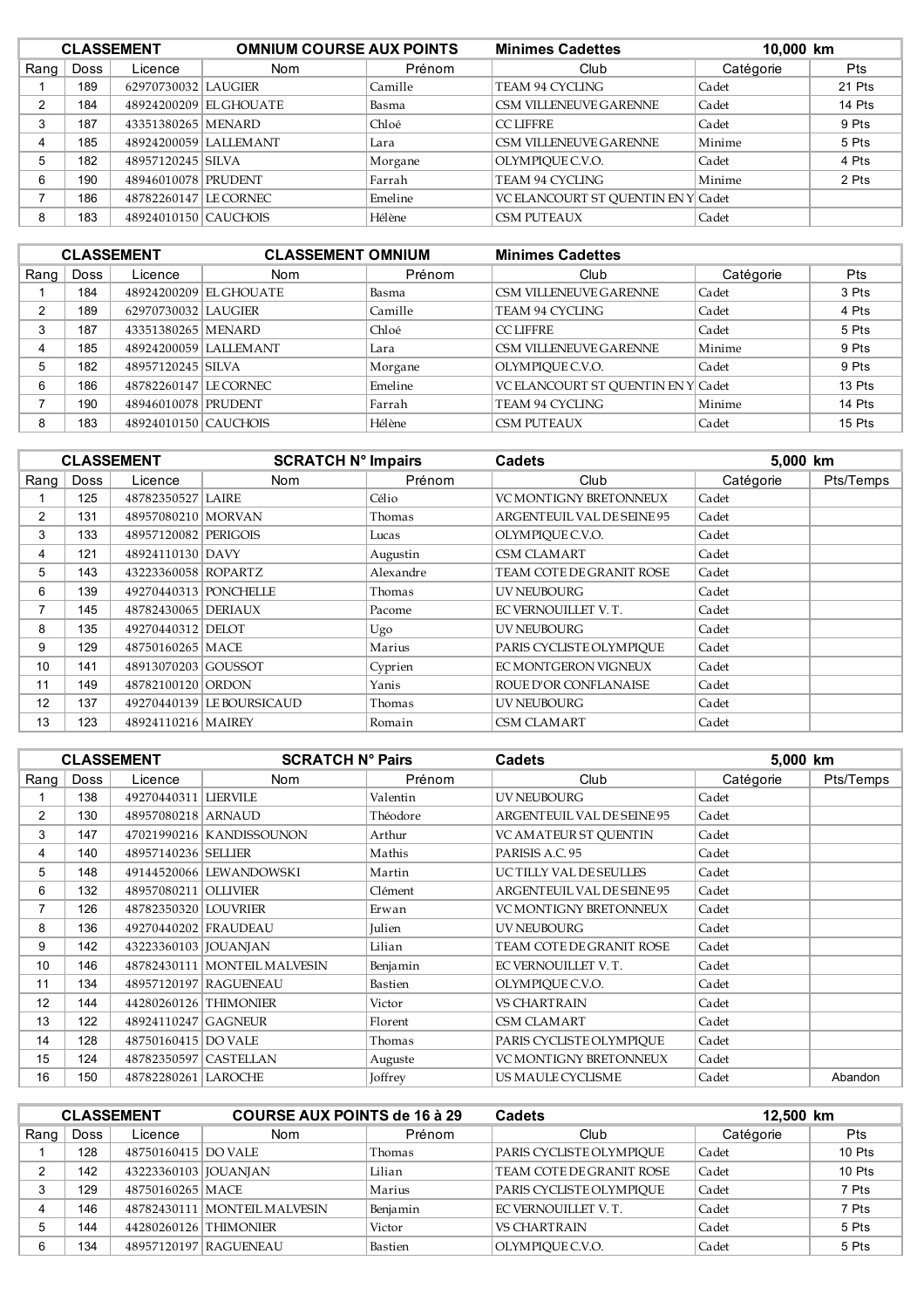|    | 137 |                       | 49270440139   LE BOURSICAUD | Thomas    | UV NEUBOURG                   | Cadet | 5 Pts |
|----|-----|-----------------------|-----------------------------|-----------|-------------------------------|-------|-------|
| 8  | 122 | 48924110247 GAGNEUR   |                             | Florent   | <b>CSM CLAMART</b>            | Cadet | 5 Pts |
|    | 141 | 48913070203 GOUSSOT   |                             | Cyprien   | FC MONTGERON VIGNEUX          | Cadet | 2 Pts |
| 10 | 124 | 48782350597 CASTELLAN |                             | Auguste   | <b>VC MONTIGNY BRETONNEUX</b> | Cadet | 2 Pts |
| 11 | 135 | 49270440312 DELOT     |                             | Ugo       | <b>UV NEUBOURG</b>            | Cadet | 2 Pts |
| 12 | 143 | 43223360058 ROPARTZ   |                             | Alexandre | TEAM COTE DE GRANIT ROSE      | Cadet | 1 Pt  |
| 13 | 149 | 48782100120 ORDON     |                             | Yanis     | ROUE D'OR CONFLANAISE         | Cadet |       |
| 14 | 123 | 48924110216 MAIREY    |                             | Romain    | CSM CLAMART                   | Cadet |       |

|      |             | <b>CLASSEMENT</b>     | <b>COURSE AUX POINTS de 1 à 15</b> |               | Cadets                        | 12,500 km |            |
|------|-------------|-----------------------|------------------------------------|---------------|-------------------------------|-----------|------------|
| Rang | <b>Doss</b> | Licence               | <b>Nom</b>                         | Prénom        | Club                          | Catégorie | <b>Pts</b> |
|      | 125         | 48782350527 LAIRE     |                                    | Célio         | <b>VC MONTIGNY BRETONNEUX</b> | Cadet     | 33 Pts     |
| 2    | 126         | 48782350320 LOUVRIER  |                                    | Erwan         | <b>VC MONTIGNY BRETONNEUX</b> | Cadet     | 29 Pts     |
| 3    | 132         | 48957080211           | <b>OLLIVIER</b>                    | Clément       | ARGENTEUIL VAL DE SEINE 95    | Cadet     | 26 Pts     |
| 4    | 131         | 48957080210 MORVAN    |                                    | Thomas        | ARGENTEUIL VAL DE SEINE 95    | Cadet     | 24 Pts     |
| 5    | 143         | 43223360058 ROPARTZ   |                                    | Alexandre     | TEAM COTE DE GRANIT ROSE      | Cadet     | 15 Pts     |
| 6    | 136         | 49270440202 FRAUDEAU  |                                    | <b>Julien</b> | UV NEUBOURG                   | Cadet     | 6 Pts      |
| 7    | 140         | 48957140236 SELLIER   |                                    | Mathis        | PARISIS A.C. 95               | Cadet     | 6 Pts      |
| 8    | 147         |                       | 47021990216 KANDISSOUNON           | Arthur        | VC AMATEUR ST QUENTIN         | Cadet     | 5 Pts      |
| 9    | 130         | 48957080218 ARNAUD    |                                    | Théodore      | ARGENTEUIL VAL DE SEINE 95    | Cadet     | 2 Pts      |
| 10   | 145         | 48782430065 DERIAUX   |                                    | Pacome        | EC VERNOUILLET V.T.           | Cadet     |            |
| 11   | 148         |                       | 49144520066 LEWANDOWSKI            | Martin        | UC TILLY VAL DE SEULLES       | Cadet     |            |
| 12   | 139         | 49270440313 PONCHELLE |                                    | Thomas        | UV NEUBOURG                   | Cadet     |            |
| 13   | 121         | 48924110130 DAVY      |                                    | Augustin      | <b>CSM CLAMART</b>            | Cadet     |            |
| 14   | 133         | 48957120082 PERIGOIS  |                                    | Lucas         | OLYMPIOUE C.V.O.              | Cadet     |            |
| 15   | 138         | 49270440311 LIERVILE  |                                    | Valentin      | <b>UV NEUBOURG</b>            | Cadet     |            |

|                |      | <b>CLASSEMENT</b>      |                              | <b>CLASSEMENT</b><br><b>Cadets</b> |                               |           |           |
|----------------|------|------------------------|------------------------------|------------------------------------|-------------------------------|-----------|-----------|
| Rang           | Doss | Licence                | <b>Nom</b>                   | Prénom                             | Club                          | Catégorie | Pts/Temps |
| 1              | 125  | 48782350527 LAIRE      |                              | Célio                              | VC MONTIGNY BRETONNEUX        | Cadet     |           |
| $\overline{2}$ | 126  | 48782350320 LOUVRIER   |                              | Erwan                              | VC MONTIGNY BRETONNEUX        | Cadet     |           |
| 3              | 132  | 48957080211 OLLIVIER   |                              | Clément                            | ARGENTEUIL VAL DE SEINE 95    | Cadet     |           |
| 4              | 131  | 48957080210 MORVAN     |                              | Thomas                             | ARGENTEUIL VAL DE SEINE 95    | Cadet     |           |
| 5              | 143  | 43223360058 ROPARTZ    |                              | Alexandre                          | TEAM COTE DE GRANIT ROSE      | Cadet     |           |
| 6              | 136  | 49270440202 FRAUDEAU   |                              | Julien                             | UV NEUBOURG                   | Cadet     |           |
| $\overline{7}$ | 140  | 48957140236 SELLIER    |                              | Mathis                             | PARISIS A.C. 95               | Cadet     |           |
| 8              | 147  |                        | 47021990216 KANDISSOUNON     | Arthur                             | VC AMATEUR ST OUENTIN         | Cadet     |           |
| 9              | 130  | 48957080218 ARNAUD     |                              | Théodore                           | ARGENTEUIL VAL DE SEINE 95    | Cadet     |           |
| 10             | 145  | 48782430065   DERIAUX  |                              | Pacome                             | EC VERNOUILLET V.T.           | Cadet     |           |
| 11             | 148  |                        | 49144520066 LEWANDOWSKI      | Martin                             | UC TILLY VAL DE SEULLES       | Cadet     |           |
| 12             | 139  | 49270440313 PONCHELLE  |                              | Thomas                             | <b>UV NEUBOURG</b>            | Cadet     |           |
| 13             | 121  | 48924110130 DAVY       |                              | Augustin                           | <b>CSM CLAMART</b>            | Cadet     |           |
| 14             | 133  | 48957120082 PERIGOIS   |                              | Lucas                              | OLYMPIQUE C.V.O.              | Cadet     |           |
| 15             | 138  | 49270440311 LIERVILE   |                              | Valentin                           | <b>UV NEUBOURG</b>            | Cadet     |           |
| 16             | 128  | 48750160415 DO VALE    |                              | Thomas                             | PARIS CYCLISTE OLYMPIQUE      | Cadet     |           |
| 17             | 142  | 43223360103   JOUANJAN |                              | Lilian                             | TEAM COTE DE GRANIT ROSE      | Cadet     |           |
| 18             | 129  | 48750160265 MACE       |                              | Marius                             | PARIS CYCLISTE OLYMPIOUE      | Cadet     |           |
| 19             | 146  |                        | 48782430111 MONTEIL MALVESIN | Benjamin                           | EC VERNOUILLET V.T.           | Cadet     |           |
| 20             | 144  | 44280260126 THIMONIER  |                              | Victor                             | <b>VS CHARTRAIN</b>           | Cadet     |           |
| 21             | 134  |                        | 48957120197 RAGUENEAU        | Bastien                            | OLYMPIQUE C.V.O.              | Cadet     |           |
| 22             | 137  |                        | 49270440139 LE BOURSICAUD    | Thomas                             | <b>UV NEUBOURG</b>            | Cadet     |           |
| 23             | 122  | 48924110247 GAGNEUR    |                              | Florent                            | <b>CSM CLAMART</b>            | Cadet     |           |
| 24             | 141  | 48913070203 GOUSSOT    |                              | Cyprien                            | EC MONTGERON VIGNEUX          | Cadet     |           |
| 25             | 124  | 48782350597 CASTELLAN  |                              | Auguste                            | <b>VC MONTIGNY BRETONNEUX</b> | Cadet     |           |
| 26             | 135  | 49270440312 DELOT      |                              | Ugo                                | <b>UV NEUBOURG</b>            | Cadet     |           |
| 27             | 143  | 43223360058 ROPARTZ    |                              | Alexandre                          | TEAM COTE DE GRANIT ROSE      | Cadet     |           |
| 28             | 149  | 48782100120 ORDON      |                              | Yanis                              | ROUE D'OR CONFLANAISE         | Cadet     |           |
| 29             | 123  | 48924110216   MAIREY   |                              | Romain                             | <b>CSM CLAMART</b>            | Cadet     |           |

| <b>CLASSEMENT</b> |      |                     | <b>OMNIUM SCRATCH</b> |        | Dames juniors seniors              |                | 7,500 km  |  |
|-------------------|------|---------------------|-----------------------|--------|------------------------------------|----------------|-----------|--|
| Rang              | Doss | Licence             | Nom                   | Prénom | Club                               | Catégorie      | Pts/Temps |  |
|                   | 112  | 48913500021 DAYDE   |                       | Léa    | CO COURCOURONNES CYC. FEMIN Junior |                |           |  |
|                   | 108  | 48924200088 DA CRUZ |                       | Laura  | CSM VILLENEUVE GARENNE             | Junior         |           |  |
|                   | 111  | 48935050559 CLOAREC |                       | Marine | <b>CM AUBERVILLIERS 93</b>         | 2ème Catégorie |           |  |
|                   | 105  | 48946040236 BROUSSE |                       | Marina | US CRETEIL                         | Junior         |           |  |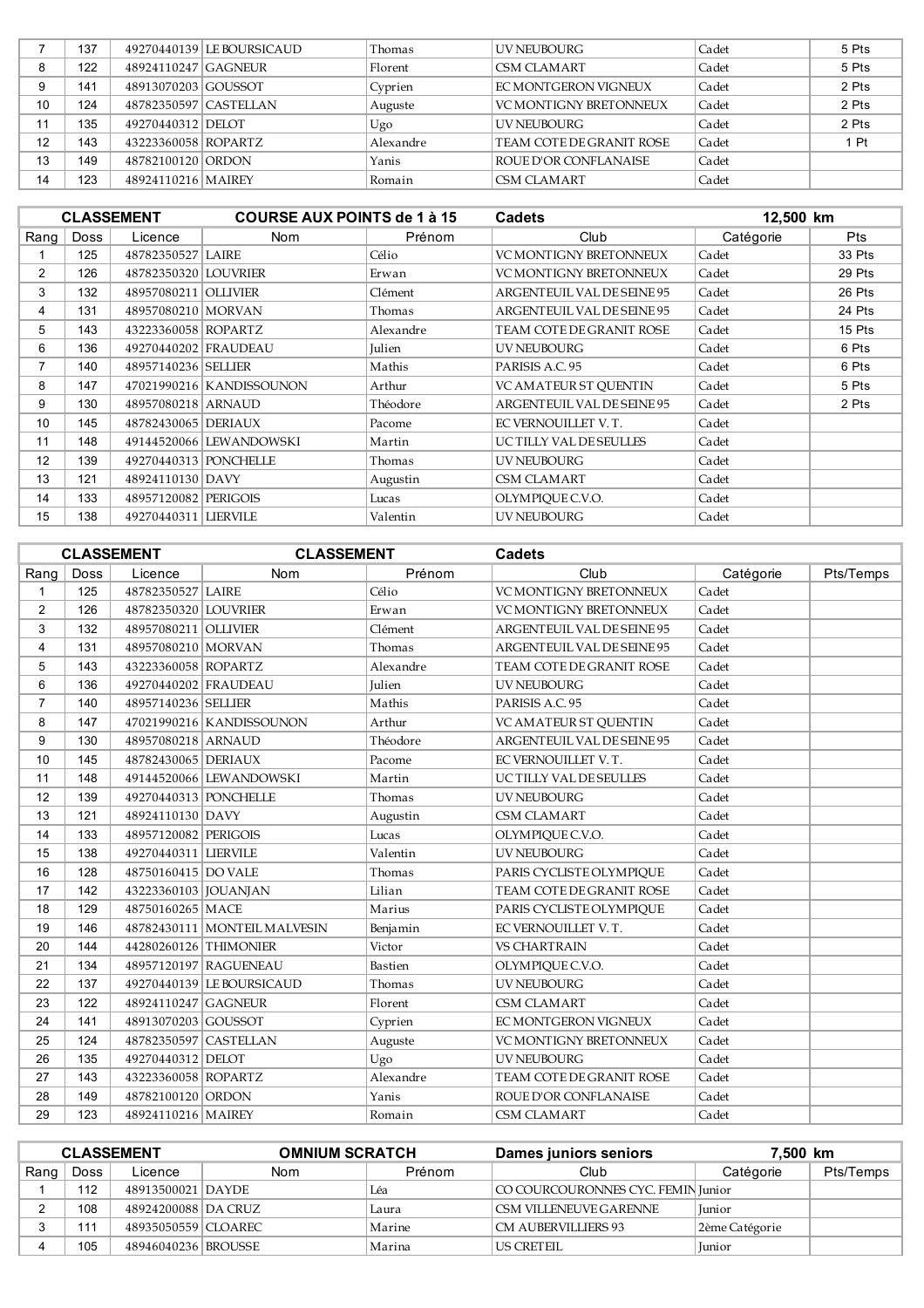|    | 116 | 47600560010 DUPONT   | Emmanuelle | SPRINTER CLUB DE ROCHY CONDE D3            |                |       |
|----|-----|----------------------|------------|--------------------------------------------|----------------|-------|
| 6  | 103 | 48924010089 FOURCADE | Elodie     | <b>CSM PUTEAUX</b>                         | 3ème Catégorie |       |
|    | 113 | 48913500033 FONSECA  | Barbara    | CO COURCOURONNES CYC. FEMIN 3ème Catégorie |                |       |
| 8  | 102 | 48924010130 COUVET   | Fanny      | <b>CSM PUTEAUX</b>                         | <b>Iunior</b>  |       |
| 9  | 114 | 48913500022 TREHIN   | Margot     | CO COURCOURONNES CYC. FEMIN Junior         |                |       |
| 10 | 115 | 43220280947 TOOUET   | Noémie     | <b>UC BRIOCHINE</b>                        | <b>Iunior</b>  |       |
| 11 | 107 | 48924200208 BESNARD  | Laëtitia   | CSM VILLENEUVE GARENNE                     | 3ème Catégorie |       |
| 12 | 101 | 48782160093 BARRALIS | Béatrice   | <b>EC VELIZY 78</b>                        | D1             |       |
| 13 | 109 | 48924200130 MOYNET   | Carole     | CSM VILLENEUVE GARENNE                     | 3ème Catégorie |       |
| 14 | 110 | 48782210143 GAUBERT  | Aurélie    | <b>EC DU HOUDANAIS</b>                     | D1             |       |
| 15 | 117 | 48913130054 CELLIER  | Francoise  | AVENIR CYCLISTE DE LARDY                   | D <sub>4</sub> | Chute |

|                |             | <b>CLASSEMENT</b>    | <b>OMNIUM COURSE AUX POINTS</b> |            | <b>Dames juniors seniors</b>               | 10,000 km      |            |
|----------------|-------------|----------------------|---------------------------------|------------|--------------------------------------------|----------------|------------|
| Rang           | <b>Doss</b> | Licence              | <b>Nom</b>                      | Prénom     | Club                                       | Catégorie      | <b>Pts</b> |
|                | 103         | 48924010089 FOURCADE |                                 | Elodie     | <b>CSM PUTEAUX</b>                         | 3ème Catégorie | 15 Pts     |
| $\overline{2}$ | 112         | 48913500021 DAYDE    |                                 | Léa        | CO COURCOURONNES CYC. FEMIN Junior         |                | 9 Pts      |
| 3              | 111         | 48935050559 CLOAREC  |                                 | Marine     | CM AUBERVILLIERS 93                        | 2ème Catégorie | 8 Pts      |
| 4              | 108         | 48924200088 DA CRUZ  |                                 | Laura      | CSM VILLENEUVE GARENNE                     | Junior         | 8 Pts      |
| 5              | 107         | 48924200208 BESNARD  |                                 | Laëtitia   | CSM VILLENEUVE GARENNE                     | 3ème Catégorie | 6 Pts      |
| 6              | 115         | 43220280947   TOOUET |                                 | Noémie     | <b>UC BRIOCHINE</b>                        | Junior         | 5 Pts      |
|                | 105         | 48946040236 BROUSSE  |                                 | Marina     | <b>US CRETEIL</b>                          | Junior         | 3 Pts      |
| 8              | 116         | 47600560010 DUPONT   |                                 | Emmanuelle | SPRINTER CLUB DE ROCHY CONDE D3            |                | 1 Pt       |
| 9              | 113         | 48913500033 FONSECA  |                                 | Barbara    | CO COURCOURONNES CYC. FEMIN 3ème Catégorie |                |            |
| 10             | 102         | 48924010130 COUVET   |                                 | Fanny      | CSM PUTEAUX                                | Junior         |            |
| 11             | 110         | 48782210143 GAUBERT  |                                 | Aurélie    | EC DU HOUDANAIS                            | D1             |            |
| 12             | 114         | 48913500022 TREHIN   |                                 | Margot     | CO COURCOURONNES CYC. FEMIN Junior         |                |            |
| 13             | 101         | 48782160093 BARRALIS |                                 | Béatrice   | <b>EC VELIZY 78</b>                        | D <sub>1</sub> |            |
| 14             | 109         | 48924200130 MOYNET   |                                 | Carole     | CSM VILLENEUVE GARENNE                     | 3ème Catégorie |            |

|      | <b>CLASSEMENT OMNIUM</b><br><b>CLASSEMENT</b> |                      |              |            | <b>Dames juniors seniors</b>               |                |            |
|------|-----------------------------------------------|----------------------|--------------|------------|--------------------------------------------|----------------|------------|
| Rang | <b>Doss</b>                                   | Licence              | Nom          | Prénom     | Club                                       | Catégorie      | <b>Pts</b> |
|      | 112                                           | 48913500021          | <b>DAYDE</b> | Léa        | CO COURCOURONNES CYC. FEMIN Junior         |                | 3 Pts      |
| 2    | 108                                           | 48924200088 DA CRUZ  |              | Laura      | CSM VILLENEUVE GARENNE                     | Junior         | 6 Pts      |
| 3    | 111                                           | 48935050559 CLOAREC  |              | Marine     | CM AUBERVILLIERS 93                        | 2ème Catégorie | 6 Pts      |
| 4    | 103                                           | 48924010089 FOURCADE |              | Elodie     | <b>CSM PUTEAUX</b>                         | 3ème Catégorie | 7 Pts      |
| 5    | 105                                           | 48946040236 BROUSSE  |              | Marina     | <b>US CRETEIL</b>                          | Junior         | 11 Pts     |
| 6    | 116                                           | 47600560010 DUPONT   |              | Emmanuelle | SPRINTER CLUB DE ROCHY CONDE D3            |                | 13 Pts     |
| 7    | 107                                           | 48924200208 BESNARD  |              | Laëtitia   | CSM VILLENEUVE GARENNE                     | 3ème Catégorie | 16 Pts     |
| 8    | 115                                           | 43220280947 TOOUET   |              | Noémie     | UC BRIOCHINE                               | <b>Iunior</b>  | 16 Pts     |
| 9    | 113                                           | 48913500033 FONSECA  |              | Barbara    | CO COURCOURONNES CYC. FEMIN 3ème Catégorie |                | 16 Pts     |
| 10   | 102                                           | 48924010130 COUVET   |              | Fanny      | <b>CSM PUTEAUX</b>                         | <b>Iunior</b>  | 17 Pts     |
| 11   | 114                                           | 48913500022 TREHIN   |              | Margot     | CO COURCOURONNES CYC. FEMIN Junior         |                | 21 Pts     |
| 12   | 110                                           | 48782210143 GAUBERT  |              | Aurélie    | <b>EC DU HOUDANAIS</b>                     | D1             | 25 Pts     |
| 13   | 101                                           | 48782160093 BARRALIS |              | Béatrice   | <b>EC VELIZY 78</b>                        | D1             | 25 Pts     |
| 14   | 109                                           | 48924200130 MOYNET   |              | Carole     | CSM VILLENEUVE GARENNE                     | 3ème Catégorie | 27 Pts     |

|                |             | <b>CLASSEMENT</b>    | <b>OMNIUM SCRATCH</b> |           | Juniors                       |           | 8,750 km  |  |
|----------------|-------------|----------------------|-----------------------|-----------|-------------------------------|-----------|-----------|--|
| Rang           | <b>Doss</b> | Licence              | <b>Nom</b>            | Prénom    | Club                          | Catégorie | Pts/Temps |  |
|                | 48          | 48913070065 TARDIF   |                       | Aurélien  | EC MONTGERON VIGNEUX          | Junior    |           |  |
| $\overline{2}$ | 41          | 49270440182 PETIT    |                       | Clément   | UV NEUBOURG                   | Junior    |           |  |
| 3              | 40          | 49270440184 PARDON   |                       | Florian   | <b>UV NEUBOURG</b>            | Junior    |           |  |
| 4              | 50          | 48935050548 HANSART  |                       | Philéas   | <b>CM AUBERVILLIERS 93</b>    | Junior    |           |  |
| 5              | 32          | 48924110267 PENHOET  |                       | Paul      | <b>CSM CLAMART</b>            | Junior    |           |  |
| 6              | 46          | 48913070031 GREGOIRE |                       | Tom       | EC MONTGERON VIGNEUX          | Junior    |           |  |
| 7              | 47          | 48913070067 LEMELLE  |                       | Hugo      | EC MONTGERON VIGNEUX          | Junior    |           |  |
| 8              | 42          | 49270440262 SAPIN    |                       | Paul      | UV NEUBOURG                   | Junior    |           |  |
| 9              | 38          | 48957120158 AZZI     |                       | Bilal     | OLYMPIOUE C.V.O.              | Junior    |           |  |
| 10             | 45          | 48913070029 CONTAL   |                       | Guillaume | EC MONTGERON VIGNEUX          | Junior    |           |  |
| 11             | 35          | 48782350156 ROLLAND  |                       | Jonathan  | VC MONTIGNY BRETONNEUX        | Junior    |           |  |
| 12             | 53          | 48750240194   JAOUEN |                       | Tristan   | US METRO TRANSPORTS           | Junior    |           |  |
| 13             | 34          | 48782350139 FORGET   |                       | Ouentin   | <b>VC MONTIGNY BRETONNEUX</b> | Junior    |           |  |
| 14             | 49          | 43223360051 MATHIEU  |                       | Nolann    | TEAM COTE DE GRANIT ROSE      | Junior    |           |  |
| 15             | 52          | 52441200251   MAITRE |                       | Pierre    | <b>GUIDON MACHECOULAIS</b>    | Junior    |           |  |
| 16             | 36          | 48913110047 HOUDOUIN |                       | Tristan   | <b>VC ETAMPES</b>             | Junior    |           |  |
| 17             | 43          | 48957140231 DUJARDIN |                       | Julien    | PARISIS A.C. 95               | Junior    |           |  |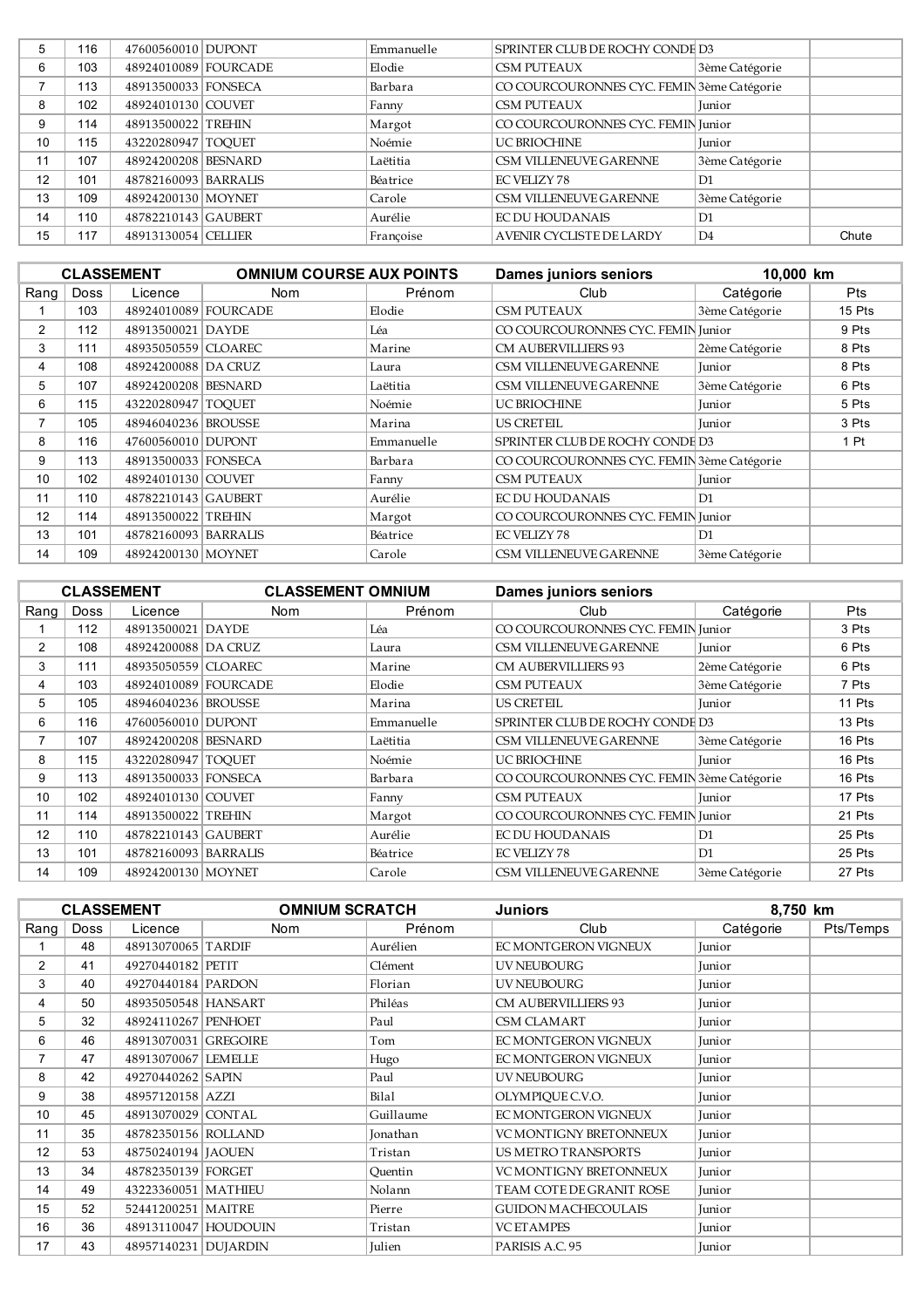| 1 ດ<br>c       | 5.          | 48946040222 PELLEGRIN | Thomas   | <b>US CRETEIL</b> | Junior        |  |
|----------------|-------------|-----------------------|----------|-------------------|---------------|--|
| 19             | 39          | 49270440168 LEMBRE    | Victor   | UV NEUBOURG       | <i>lunior</i> |  |
| $\Omega$<br>4. | $\sim$<br>ັ | 48957120182 AUGUET    | Thibault | OLYMPIOUE C.V.O.  | Junior        |  |

|                |             | <b>CLASSEMENT</b>     | <b>OMNIUM COURSE AUX POINTS</b> |           | <b>Juniors</b>             | 12,500 km     |            |
|----------------|-------------|-----------------------|---------------------------------|-----------|----------------------------|---------------|------------|
| Rang           | <b>Doss</b> | Licence               | <b>Nom</b>                      | Prénom    | Club                       | Catégorie     | <b>Pts</b> |
|                | 46          | 48913070031 GREGOIRE  |                                 | Tom       | EC MONTGERON VIGNEUX       | <b>Iunior</b> | 25 Pts     |
| $\overline{2}$ | 40          | 49270440184 PARDON    |                                 | Florian   | <b>UV NEUBOURG</b>         | <b>Iunior</b> | 15 Pts     |
| 3              | 32          | 48924110267 PENHOET   |                                 | Paul      | CSM CLAMART                | Junior        | 12 Pts     |
| 4              | 50          | 48935050548 HANSART   |                                 | Philéas   | <b>CM AUBERVILLIERS 93</b> | Junior        | 11 Pts     |
| 5              | 45          | 48913070029 CONTAL    |                                 | Guillaume | EC MONTGERON VIGNEUX       | Junior        | 9 Pts      |
| 6              | 41          | 49270440182 PETIT     |                                 | Clément   | UV NEUBOURG                | Junior        | 5 Pts      |
| $\overline{7}$ | 48          | 48913070065 TARDIF    |                                 | Aurélien  | EC MONTGERON VIGNEUX       | Junior        | 4 Pts      |
| 8              | 34          | 48782350139 FORGET    |                                 | Ouentin   | VC MONTIGNY BRETONNEUX     | Junior        | 2 Pts      |
| 9              | 47          | 48913070067 LEMELLE   |                                 | Hugo      | EC MONTGERON VIGNEUX       | Junior        | 1 Pt       |
| 10             | 42          | 49270440262 SAPIN     |                                 | Paul      | <b>UV NEUBOURG</b>         | Junior        |            |
| 11             | 49          | 43223360051   MATHIEU |                                 | Nolann    | TEAM COTE DE GRANIT ROSE   | <b>Iunior</b> |            |
| 12             | 43          | 48957140231 DUJARDIN  |                                 | Julien    | PARISIS A.C. 95            | Junior        |            |
| 13             | 36          | 48913110047 HOUDOUIN  |                                 | Tristan   | <b>VC ET AMPES</b>         | Junior        |            |
| 14             | 38          | 48957120158 AZZI      |                                 | Bilal     | OLYMPIQUE C.V.O.           | Junior        |            |
| 15             | 39          | 49270440168 LEMBRE    |                                 | Victor    | <b>UV NEUBOURG</b>         | Junior        |            |
| 16             | 51          | 48946040222 PELLEGRIN |                                 | Thomas    | <b>US CRETEIL</b>          | Junior        |            |
| 17             | 35          | 48782350156 ROLLAND   |                                 | Jonathan  | VC MONTIGNY BRETONNEUX     | Junior        |            |
| 18             | 52          | 52441200251 MAITRE    |                                 | Pierre    | <b>GUIDON MACHECOULAIS</b> | Junior        |            |
| 19             | 53          | 48750240194 JAOUEN    |                                 | Tristan   | US METRO TRANSPORTS        | Junior        | Chute      |
| 20             | 37          | 48957120182 AUGUET    |                                 | Thibault  | OLYMPIOUE C.V.O.           | Junior        | Abandon    |

|                |             | <b>CLASSEMENT</b>     | <b>CLASSEMENT OMNIUM</b> |           | <b>Juniors</b>                |           |            |
|----------------|-------------|-----------------------|--------------------------|-----------|-------------------------------|-----------|------------|
| Rang           | <b>Doss</b> | Licence               | <b>Nom</b>               | Prénom    | Club                          | Catégorie | <b>Pts</b> |
|                | 40          | 49270440184 PARDON    |                          | Florian   | UV NEUBOURG                   | Junior    | 5 Pts      |
| $\overline{2}$ | 46          | 48913070031 GREGOIRE  |                          | Tom       | EC MONTGERON VIGNEUX          | Junior    | 7 Pts      |
| 3              | 48          | 48913070065 TARDIF    |                          | Aurélien  | EC MONTGERON VIGNEUX          | Junior    | 8 Pts      |
| 4              | 41          | 49270440182 PETIT     |                          | Clément   | UV NEUBOURG                   | Junior    | 8 Pts      |
| 5              | 32          | 48924110267 PENHOET   |                          | Paul      | <b>CSM CLAMART</b>            | Junior    | 8 Pts      |
| 6              | 50          | 48935050548 HANSART   |                          | Philéas   | <b>CM AUBERVILLIERS 93</b>    | Junior    | 8 Pts      |
| 7              | 45          | 48913070029 CONTAL    |                          | Guillaume | EC MONTGERON VIGNEUX          | Junior    | 15 Pts     |
| 8              | 47          | 48913070067 LEMELLE   |                          | Hugo      | EC MONTGERON VIGNEUX          | Junior    | 16 Pts     |
| 9              | 42          | 49270440262 SAPIN     |                          | Paul      | UV NEUBOURG                   | Junior    | 18 Pts     |
| 10             | 34          | 48782350139 FORGET    |                          | Quentin   | <b>VC MONTIGNY BRETONNEUX</b> | Junior    | 21 Pts     |
| 11             | 38          | 48957120158 AZZI      |                          | Bilal     | OLYMPIQUE C.V.O.              | Junior    | 23 Pts     |
| 12             | 49          | 43223360051   MATHIEU |                          | Nolann    | TEAM COTE DE GRANIT ROSE      | Junior    | 25 Pts     |
| 13             | 35          | 48782350156 ROLLAND   |                          | Jonathan  | <b>VC MONTIGNY BRETONNEUX</b> | Junior    | 28 Pts     |
| 14             | 43          | 48957140231 DUJARDIN  |                          | Julien    | PARISIS A.C. 95               | Junior    | 29 Pts     |
| 15             | 36          | 48913110047 HOUDOUIN  |                          | Tristan   | <b>VC ET AMPES</b>            | Junior    | 29 Pts     |
| 16             | 52          | 52441200251   MAITRE  |                          | Pierre    | <b>GUIDON MACHECOULAIS</b>    | Junior    | 33 Pts     |
| 17             | 39          | 49270440168 LEMBRE    |                          | Victor    | UV NEUBOURG                   | Junior    | 34 Pts     |
| 18             | 51          | 48946040222 PELLEGRIN |                          | Thomas    | <b>US CRETEIL</b>             | Junior    | 34 Pts     |

|                 |      | <b>CLASSEMENT</b>    | <b>OMNIUM SCRATCH</b>    |               | 10,000 km<br><b>Départementaux</b> |                |           |
|-----------------|------|----------------------|--------------------------|---------------|------------------------------------|----------------|-----------|
| Rang            | Doss | Licence              | <b>Nom</b>               | Prénom        | Club                               | Catégorie      | Pts/Temps |
|                 | 82   | 48782490002 LEBEAU   |                          | Thierry       | A.S. SAPEURS POMPIERS YVELINES D2  |                |           |
| $\overline{2}$  | 74   | 48913110181 LAUR     |                          | Christophe    | <b>VC ET AMPES</b>                 | D <sub>1</sub> |           |
| 3               | 65   | 48782160068 SOUTTER  |                          | Guillaume     | EC VELIZY 78                       | D2             |           |
| 4               | 72   |                      | 48750160064   MARTIGNOLE | Eric          | PARIS CYCLISTE OLYMPIOUE           | D1             |           |
| 5               | 62   | 48782160066 GARNIER  |                          | Jean Francois | EC VELIZY 78                       | D1             |           |
| 6               | 80   |                      | 48946040340 PRUDHOMME    | Alexandre     | US CRETEIL                         | D1             |           |
| 7               | 81   | 48782330029 MENARD   |                          | Frédéric      | US POIGNY RAMBOUILLET              | D1             |           |
| 8               | 63   | 48782160015 PEUVRIER |                          | Olivier       | EC VELIZY 78                       | D2             |           |
| 9               | 77   | 48782250018   MALLET |                          | Mickaël       | CO BOIS D'ARCY                     | D1             |           |
| 10              | 70   | 48782350589 RAT      |                          | Laurent       | <b>VC MONTIGNY BRETONNEUX</b>      | D2             |           |
| 11              | 71   | 48750160238 AURIOLLE |                          | Xavier        | PARIS CYCLISTE OLYMPIOUE           | D1             |           |
| 12 <sup>2</sup> | 83   |                      | 43220700001 LE NORMAND   | Yann          | <b>CC LANGUEUX</b>                 | D <sub>1</sub> |           |
| 13              | 76   | 48782250014 AUVRAY   |                          | Ghislain      | CO BOIS D'ARCY                     | D <sub>1</sub> |           |
| 14              | 84   | 47020690046 TANJON   |                          | Bruno         | <b>EC VALLEE DE L'AISNE</b>        | D1             |           |
| 15              | 73   | 48913110093 ANASSE   |                          | Rémi          | <b>VC ETAMPES</b>                  | D1             |           |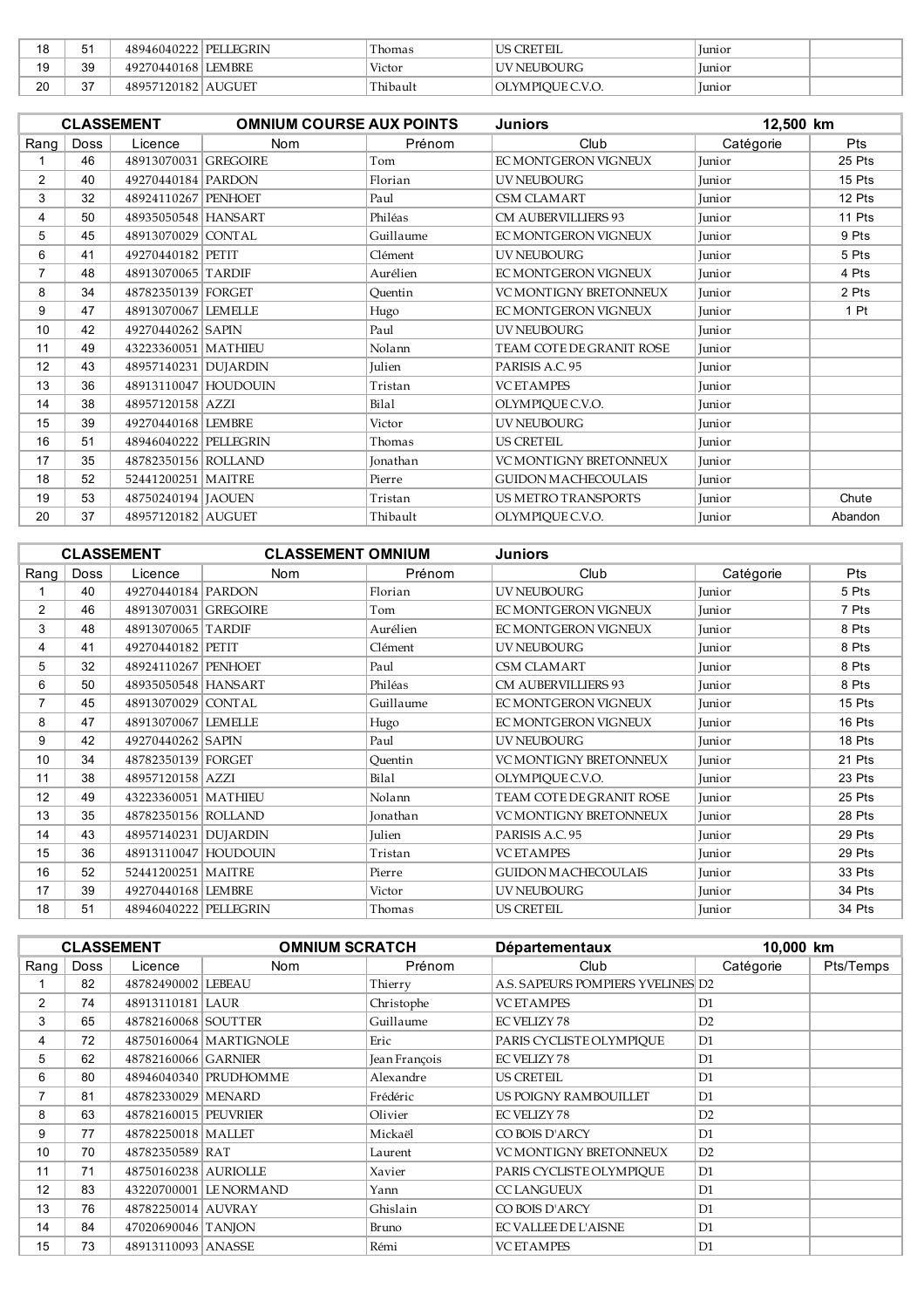| 16 | 69 | 48782350630 RAMOLET   | Sylvain            | VC MONTIGNY BRETONNEUX | D2              |  |
|----|----|-----------------------|--------------------|------------------------|-----------------|--|
| 17 | 66 | 48782120079 VERDIER   | <b>Jean Yves</b>   | TEAM CHATOU CYCLISME   | D2              |  |
| 18 | 75 | 48957140497 SALGUEIRO | Cristovao          | PARISIS A.C. 95        | D1              |  |
| 19 | 64 | 48782160065 RIET      | <b>Jean Claude</b> | FC VELIZY 78           | D2              |  |
| 20 | 68 | 48782350590 MENDES    | Dominique          | VC MONTIGNY BRETONNEUX | $\overline{D2}$ |  |
| 21 | 61 | 48782160002 BARREAU   | Michel             | FC VELIZY 78           | D1              |  |
| 22 | 78 | 48935230035 BOIRE     | Freddy             | <b>FC NOISEENNE</b>    | D1              |  |

|                |             | <b>CLASSEMENT</b>     | <b>OMNIUM COURSE AUX POINTS</b> |               | <b>Départementaux</b>             | 12,500 km      |        |  |
|----------------|-------------|-----------------------|---------------------------------|---------------|-----------------------------------|----------------|--------|--|
| Rang           | <b>Doss</b> | Licence               | Nom                             | Prénom        | Club                              | Catégorie      | Pts    |  |
|                | 84          | 47020690046 TANJON    |                                 | <b>Bruno</b>  | <b>EC VALLEE DE L'AISNE</b>       | D1             | 16 Pts |  |
| $\overline{2}$ | 65          | 48782160068 SOUTTER   |                                 | Guillaume     | <b>EC VELIZY 78</b>               | D2             | 11 Pts |  |
| 3              | 81          | 48782330029 MENARD    |                                 | Frédéric      | <b>US POIGNY RAMBOUILLET</b>      | D <sub>1</sub> | 7 Pts  |  |
| 4              | 62          | 48782160066 GARNIER   |                                 | Jean François | <b>EC VELIZY 78</b>               | D <sub>1</sub> | 7 Pts  |  |
| 5              | 80          |                       | 48946040340 PRUDHOMME           | Alexandre     | <b>US CRETEIL</b>                 | D <sub>1</sub> | 6 Pts  |  |
| 6              | 72          |                       | 48750160064 MARTIGNOLE          | Eric          | PARIS CYCLISTE OLYMPIQUE          | D1             | 6 Pts  |  |
| $\overline{7}$ | 73          | 48913110093 ANASSE    |                                 | Rémi          | <b>VC ETAMPES</b>                 | D1             | 3 Pts  |  |
| 8              | 63          | 48782160015 PEUVRIER  |                                 | Olivier       | <b>EC VELIZY 78</b>               | D <sub>2</sub> | 2 Pts  |  |
| 9              | 82          | 48782490002 LEBEAU    |                                 | Thierry       | A.S. SAPEURS POMPIERS YVELINES D2 |                | 2 Pts  |  |
| 10             | 71          | 48750160238 AURIOLLE  |                                 | Xavier        | PARIS CYCLISTE OLYMPIQUE          | D1             | 2 Pts  |  |
| 11             | 75          | 48957140497 SALGUEIRO |                                 | Cristovao     | PARISIS A.C. 95                   | D1             | 1 Pt   |  |
| 12             | 76          | 48782250014 AUVRAY    |                                 | Ghislain      | CO BOIS D'ARCY                    | D1             |        |  |
| 13             | 77          | 48782250018 MALLET    |                                 | Mickaël       | CO BOIS D'ARCY                    | D1             |        |  |
| 14             | 74          | 48913110181 LAUR      |                                 | Christophe    | <b>VC ET AMPES</b>                | D1             |        |  |
| 15             | 66          | 48782120079 VERDIER   |                                 | Jean Yves     | <b>TEAM CHATOU CYCLISME</b>       | D2             |        |  |
| 16             | 61          | 48782160002 BARREAU   |                                 | Michel        | <b>EC VELIZY 78</b>               | D1             |        |  |
| 17             | 83          |                       | 43220700001 LE NORMAND          | Yann          | <b>CCLANGUEUX</b>                 | D1             |        |  |
| 18             | 68          | 48782350590 MENDES    |                                 | Dominique     | <b>VC MONTIGNY BRETONNEUX</b>     | D2             |        |  |
| 19             | 70          | 48782350589 RAT       |                                 | Laurent       | VC MONTIGNY BRETONNEUX            | D2             |        |  |
| 20             | 64          | 48782160065 RIET      |                                 | Jean Claude   | <b>EC VELIZY 78</b>               | D2             |        |  |
| 21             | 78          | 48935230035   BOIRE   |                                 | Freddy        | <b>EC NOISEENNE</b>               | D1             |        |  |
| 22             | 69          | 48782350630 RAMOLET   |                                 | Svlvain       | <b>VC MONTIGNY BRETONNEUX</b>     | D2             |        |  |

| <b>CLASSEMENT</b> |             |                       | <b>CLASSEMENT OMNIUM</b> |                    | <b>Départementaux</b>             |                |        |
|-------------------|-------------|-----------------------|--------------------------|--------------------|-----------------------------------|----------------|--------|
| Rang              | <b>Doss</b> | Licence               | <b>Nom</b>               | Prénom             | Club                              | Catégorie      | Pts    |
|                   | 65          | 48782160068 SOUTTER   |                          | Guillaume          | <b>EC VELIZY 78</b>               | D2             | 5 Pts  |
| $\overline{2}$    | 62          | 48782160066 GARNIER   |                          | Jean Francois      | <b>EC VELIZY 78</b>               | D1             | 9 Pts  |
| 3                 | 82          | 48782490002 LEBEAU    |                          | Thierry            | A.S. SAPEURS POMPIERS YVELINES D2 |                | 10 Pts |
| 4                 | 81          | 48782330029 MENARD    |                          | Frédéric           | US POIGNY RAMBOUILLET             | D <sub>1</sub> | 10 Pts |
| 5                 | 72          |                       | 48750160064 MARTIGNOLE   | Eric               | PARIS CYCLISTE OLYMPIOUE          | D1             | 10 Pts |
| 6                 | 80          |                       | 48946040340 PRUDHOMME    | Alexandre          | <b>US CRETEIL</b>                 | D1             | 11 Pts |
| $\overline{7}$    | 84          | 47020690046 TANJON    |                          | Bruno              | <b>EC VALLEE DE L'AISNE</b>       | D1             | 15 Pts |
| 8                 | 74          | 48913110181 LAUR      |                          | Christophe         | <b>VC ETAMPES</b>                 | D1             | 16 Pts |
| 9                 | 63          | 48782160015 PEUVRIER  |                          | Olivier            | <b>EC VELIZY 78</b>               | D2             | 16 Pts |
| 10 <sup>1</sup>   | 71          | 48750160238 AURIOLLE  |                          | Xavier             | PARIS CYCLISTE OLYMPIOUE          | D <sub>1</sub> | 21 Pts |
| 11                | 73          | 48913110093 ANASSE    |                          | Rémi               | <b>VC ETAMPES</b>                 | D <sub>1</sub> | 22 Pts |
| 12                | 77          | 48782250018 MALLET    |                          | Mickaël            | CO BOIS D'ARCY                    | D1             | 22 Pts |
| 13                | 76          | 48782250014 AUVRAY    |                          | Ghislain           | CO BOIS D'ARCY                    | D <sub>1</sub> | 25 Pts |
| 14                | 70          | 48782350589 RAT       |                          | Laurent            | <b>VC MONTIGNY BRETONNEUX</b>     | D2             | 29 Pts |
| 15                | 75          | 48957140497 SALGUEIRO |                          | Cristovao          | PARISIS A.C. 95                   | D <sub>1</sub> | 29 Pts |
| 16                | 83          |                       | 43220700001 LE NORMAND   | Yann               | <b>CCLANGUEUX</b>                 | D1             | 29 Pts |
| 17                | 66          | 48782120079 VERDIER   |                          | <b>Jean Yves</b>   | TEAM CHATOU CYCLISME              | D2             | 32 Pts |
| 18                | 61          | 48782160002 BARREAU   |                          | Michel             | <b>EC VELIZY 78</b>               | D1             | 37 Pts |
| 19                | 69          | 48782350630 RAMOLET   |                          | Sylvain            | VC MONTIGNY BRETONNEUX            | D2             | 38 Pts |
| 20                | 68          | 48782350590 MENDES    |                          | Dominique          | <b>VC MONTIGNY BRETONNEUX</b>     | D2             | 38 Pts |
| 21                | 64          | 48782160065 RIET      |                          | <b>Jean Claude</b> | <b>EC VELIZY 78</b>               | D2             | 39 Pts |
| 22                | 78          | 48935230035   BOIRE   |                          | Freddy             | <b>EC NOISEENNE</b>               | D1             | 43 Pts |

| <b>CLASSEMENT</b> |      |                     | <b>OMNIUM SCRATCH</b> |                 | Seniors 1e 2e 3e    | 10,000 km      |           |
|-------------------|------|---------------------|-----------------------|-----------------|---------------------|----------------|-----------|
| Rang              | Doss | Licence             | <b>Nom</b>            | Prénom          | Club                | Catégorie      | Pts/Temps |
|                   | 22   | 48946010193 GRONDIN |                       | Donavan Vincent | TEAM 94 CYCLING     | <b>Iunior</b>  |           |
|                   | 19   | 48957120019 CHALEL  |                       | Yacine          | OLYMPIOUE C.V.O.    | 1ère Catégorie |           |
|                   | 4    | 48957140046 SELLIER |                       | Valentin        | PARISIS A.C. 95     | 2ème Catégorie |           |
| 4                 |      | 48957140134 TAHIR   |                       | Zinedine        | PARISIS A.C. 95     | 3ème Catégorie |           |
|                   | 15   | 48924070083 MAVIER  |                       | Pierre          | <b>VC GARENNOIS</b> | 3ème Catégorie |           |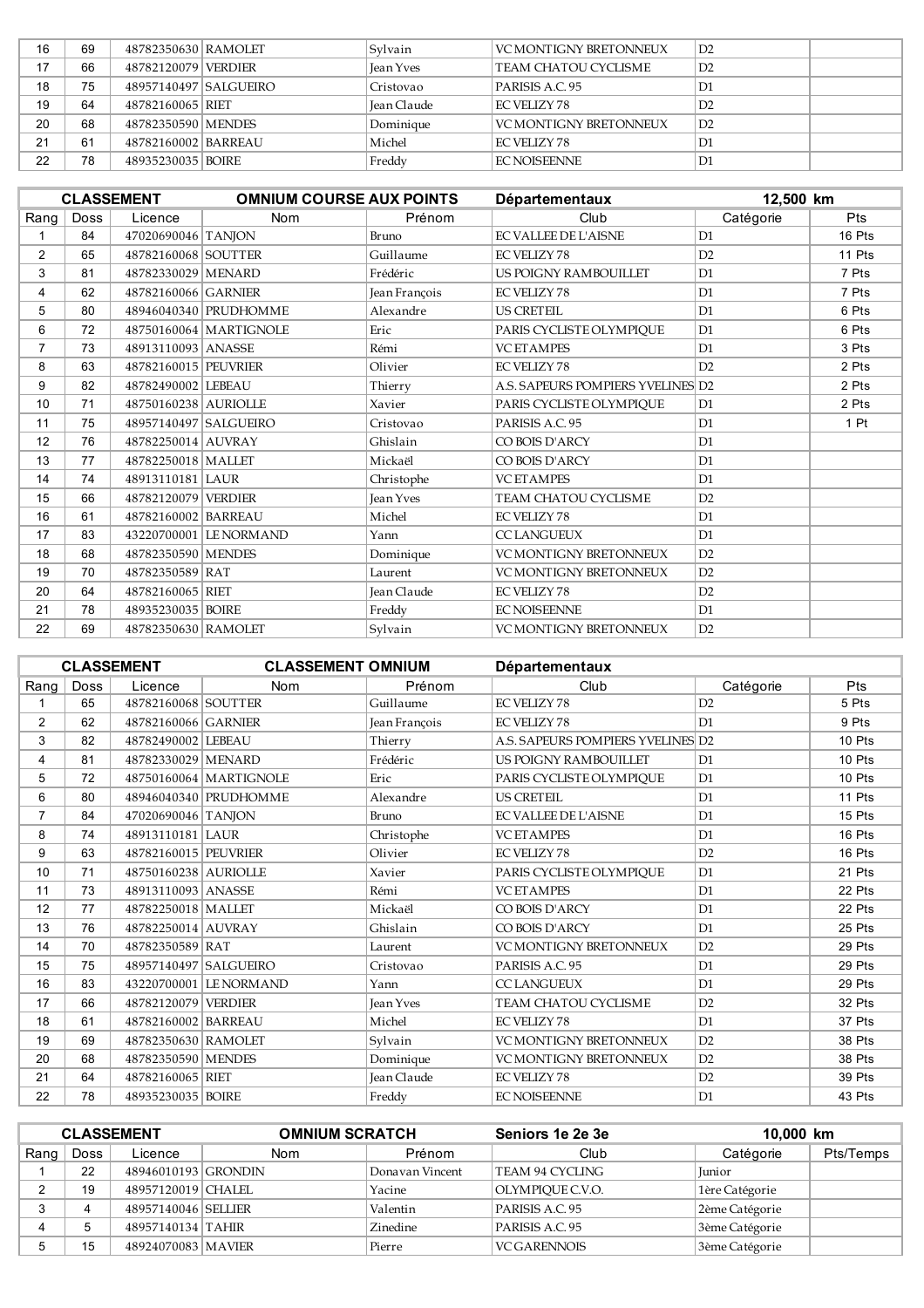| 6              | 16             | 48935050569 POISSON   |                       | Enzo      | <b>CM AUBERVILLIERS 93</b> | 2ème Catégorie |
|----------------|----------------|-----------------------|-----------------------|-----------|----------------------------|----------------|
| $\overline{7}$ | 20             | 44280260109 CLERE     |                       | Emilien   | <b>VS CHARTRAIN</b>        | 1ère Catégorie |
| 8              |                | 48924110292 FREBY     |                       | Thibault  | CSM CLAMART                | 3ème Catégorie |
| 9              | 24             | 47600370201   MAFFEIS |                       | Dany      | CC NOGENT / OISE           | 1ère Catégorie |
| 10             | 21             |                       | 49144520037 VAUQUELIN | Kévin     | UCTILLY VAL DE SEULLES     | Junior         |
| 11             | 9              | 48771150181 SAILLARD  |                       | Cyrille   | TEAM PELTRAX - CSD         | 2ème Catégorie |
| 12             | 13             | 43220700993 ALLENO    |                       | Thomas    | <b>CCLANGUEUX</b>          | 3ème Catégorie |
| 13             | 18             | 48771010428 CHARLOT   |                       | Damien    | <b>ESC MEAUX</b>           | 3ème Catégorie |
| 14             | 23             | 48946010183 HOARAU    |                       | Florian   | TEAM 94 CYCLING            | Junior         |
| 15             | 2              | 49270440124 CHAPELLE  |                       | Esteban   | UV NEUBOURG                | 3ème Catégorie |
| 16             | 8              | 48771150175 BOUARD    |                       | Brendan   | TEAM PELTRAX - CSD         | 3ème Catégorie |
| 17             | 6              | 48913070185 BERNERON  |                       | Maxime    | EC MONTGERON VIGNEUX       | 3ème Catégorie |
| 18             | $\overline{7}$ | 48771150202 BILLON    |                       | Alexandre | TEAM PELTRAX - CSD         | 1ère Catégorie |
| 19             | 14             | 43220700029 CADORET   |                       | Jérôme    | <b>CCLANGUEUX</b>          | 3ème Catégorie |
| 20             | 17             | 48782120013 ALLAIN    |                       | Benoît    | TEAM CHATOU CYCLISME       | 3ème Catégorie |
| 21             | 3              | 48957140230 LACAINE   |                       | Alexis    | PARISIS A.C. 95            | 2ème Catégorie |
| 22             | 10             | 48935100161 DUPUY     |                       | Silouane  | VCA DU BOURGET             | 3ème Catégorie |
| 23             | 11             | 48935100134 GREDOIRE  |                       | Jordan    | <b>VCA DU BOURGET</b>      | 3ème Catégorie |

| <b>CLASSEMENT</b> |                |                       | <b>OMNIUM COURSE AUX POINTS</b> |                 | Seniors 1e 2e 3e           | 17,500 km      |            |
|-------------------|----------------|-----------------------|---------------------------------|-----------------|----------------------------|----------------|------------|
| Rang              | <b>Doss</b>    | Licence               | Nom                             | Prénom          | Club                       | Catégorie      | <b>Pts</b> |
|                   | 22             | 48946010193 GRONDIN   |                                 | Donavan Vincent | TEAM 94 CYCLING            | Junior         | 46 Pts     |
| $\overline{2}$    | 24             | 47600370201   MAFFEIS |                                 | Dany            | <b>CC NOGENT / OISE</b>    | 1ère Catégorie | 33 Pts     |
| 3                 | 21             |                       | 49144520037 VAUQUELIN           | Kévin           | UC TILLY VAL DE SEULLES    | Junior         | 29 Pts     |
| 4                 | 4              | 48957140046 SELLIER   |                                 | Valentin        | PARISIS A.C. 95            | 2ème Catégorie | 28 Pts     |
| 5                 | $\overline{7}$ | 48771150202 BILLON    |                                 | Alexandre       | TEAM PELTRAX - CSD         | 1ère Catégorie | 28 Pts     |
| 6                 | 19             | 48957120019 CHALEL    |                                 | Yacine          | OLYMPIQUE C.V.O.           | 1ère Catégorie | 27 Pts     |
| 7                 | 15             | 48924070083   MAVIER  |                                 | Pierre          | <b>VC GARENNOIS</b>        | 3ème Catégorie | 27 Pts     |
| 8                 | 5              | 48957140134 TAHIR     |                                 | Zinedine        | PARISIS A.C. 95            | 3ème Catégorie | 26 Pts     |
| 9                 | 20             | 44280260109 CLERE     |                                 | Emilien         | <b>VS CHARTRAIN</b>        | 1ère Catégorie | 22 Pts     |
| 10                | 23             | 48946010183 HOARAU    |                                 | Florian         | TEAM 94 CYCLING            | Junior         | 22 Pts     |
| 11                | 9              | 48771150181 SAILLARD  |                                 | Cvrille         | TEAM PELTRAX - CSD         | 2ème Catégorie | 20 Pts     |
| 12                | 13             | 43220700993 ALLENO    |                                 | Thomas          | <b>CC LANGUEUX</b>         | 3ème Catégorie | 20 Pts     |
| 13                | $\overline{2}$ | 49270440124 CHAPELLE  |                                 | Esteban         | UV NEUBOURG                | 3ème Catégorie |            |
| 14                | 18             | 48771010428 CHARLOT   |                                 | Damien          | <b>ESC MEAUX</b>           | 3ème Catégorie |            |
| 15                |                | 48924110292 FREBY     |                                 | Thibault        | <b>CSM CLAMART</b>         | 3ème Catégorie |            |
| 16                | 6              | 48913070185 BERNERON  |                                 | Maxime          | EC MONTGERON VIGNEUX       | 3ème Catégorie |            |
| 17                | 10             | 48935100161 DUPUY     |                                 | Silouane        | VCA DU BOURGET             | 3ème Catégorie |            |
| 18                | 8              | 48771150175 BOUARD    |                                 | Brendan         | TEAM PELTRAX - CSD         | 3ème Catégorie |            |
| 19                | 16             | 48935050569 POISSON   |                                 | Enzo            | <b>CM AUBERVILLIERS 93</b> | 2ème Catégorie |            |
| 20                | 17             | 48782120013 ALLAIN    |                                 | Benoît          | TEAM CHATOU CYCLISME       | 3ème Catégorie | Abandon    |

|                |                | <b>CLASSEMENT</b>    | <b>CLASSEMENT OMNIUM</b> |                 | Seniors 1e 2e 3e           |                |        |
|----------------|----------------|----------------------|--------------------------|-----------------|----------------------------|----------------|--------|
| Rang           | <b>Doss</b>    | Licence              | Nom                      | Prénom          | Club                       | Catégorie      | Pts    |
|                | 22             | 48946010193 GRONDIN  |                          | Donavan Vincent | TEAM 94 CYCLING            | <b>Iunior</b>  | 2 Pts  |
| $\overline{2}$ | 4              | 48957140046 SELLIER  |                          | Valentin        | PARISIS A.C. 95            | 2ème Catégorie | 7 Pts  |
| 3              | 19             | 48957120019 CHALEL   |                          | Yacine          | OLYMPIQUE C.V.O.           | 1ère Catégorie | 8 Pts  |
| 4              | 24             | 47600370201 MAFFEIS  |                          | Dany            | CC NOGENT / OISE           | 1ère Catégorie | 11 Pts |
| 5              | 5              | 48957140134 TAHIR    |                          | Zinedine        | PARISIS A.C. 95            | 3ème Catégorie | 12 Pts |
| 6              | 15             | 48924070083 MAVIER   |                          | Pierre          | <b>VC GARENNOIS</b>        | 3ème Catégorie | 12 Pts |
| $\overline{7}$ | 21             |                      | 49144520037 VAUQUELIN    | Kévin           | UC TILLY VAL DE SEULLES    | Junior         | 13 Pts |
| 8              | 20             | 44280260109 CLERE    |                          | Emilien         | <b>VS CHARTRAIN</b>        | 1ère Catégorie | 16 Pts |
| 9              | 9              | 48771150181 SAILLARD |                          | Cvrille         | TEAM PELTRAX - CSD         | 2ème Catégorie | 22 Pts |
| 10             | $\overline{7}$ | 48771150202 BILLON   |                          | Alexandre       | TEAM PELTRAX - CSD         | 1ère Catégorie | 23 Pts |
| 11             |                | 48924110292 FREBY    |                          | Thibault        | CSM CLAMART                | 3ème Catégorie | 23 Pts |
| 12             | 23             | 48946010183 HOARAU   |                          | Florian         | TEAM 94 CYCLING            | Junior         | 24 Pts |
| 13             | 13             | 43220700993 ALLENO   |                          | Thomas          | <b>CC LANGUEUX</b>         | 3ème Catégorie | 24 Pts |
| 14             | 16             | 48935050569 POISSON  |                          | Enzo            | <b>CM AUBERVILLIERS 93</b> | 2ème Catégorie | 25 Pts |
| 15             | 18             | 48771010428 CHARLOT  |                          | Damien          | <b>ESC MEAUX</b>           | 3ème Catégorie | 27 Pts |
| 16             | 2              | 49270440124 CHAPELLE |                          | Esteban         | UV NEUBOURG                | 3ème Catégorie | 28 Pts |
| 17             | 6              | 48913070185 BERNERON |                          | Maxime          | EC MONTGERON VIGNEUX       | 3ème Catégorie | 33 Pts |
| 18             | 8              | 48771150175 BOUARD   |                          | Brendan         | TEAM PELTRAX - CSD         | 3ème Catégorie | 34 Pts |
| 19             | 10             | 48935100161 DUPUY    |                          | Silouane        | <b>VCA DU BOURGET</b>      | 3ème Catégorie | 39 Pts |
|                |                |                      |                          |                 |                            |                |        |

| <b>CLASSEMENT</b> | <b>AMERICAINE</b> | ۔adets ت | 10.000 km |
|-------------------|-------------------|----------|-----------|
|                   |                   |          |           |